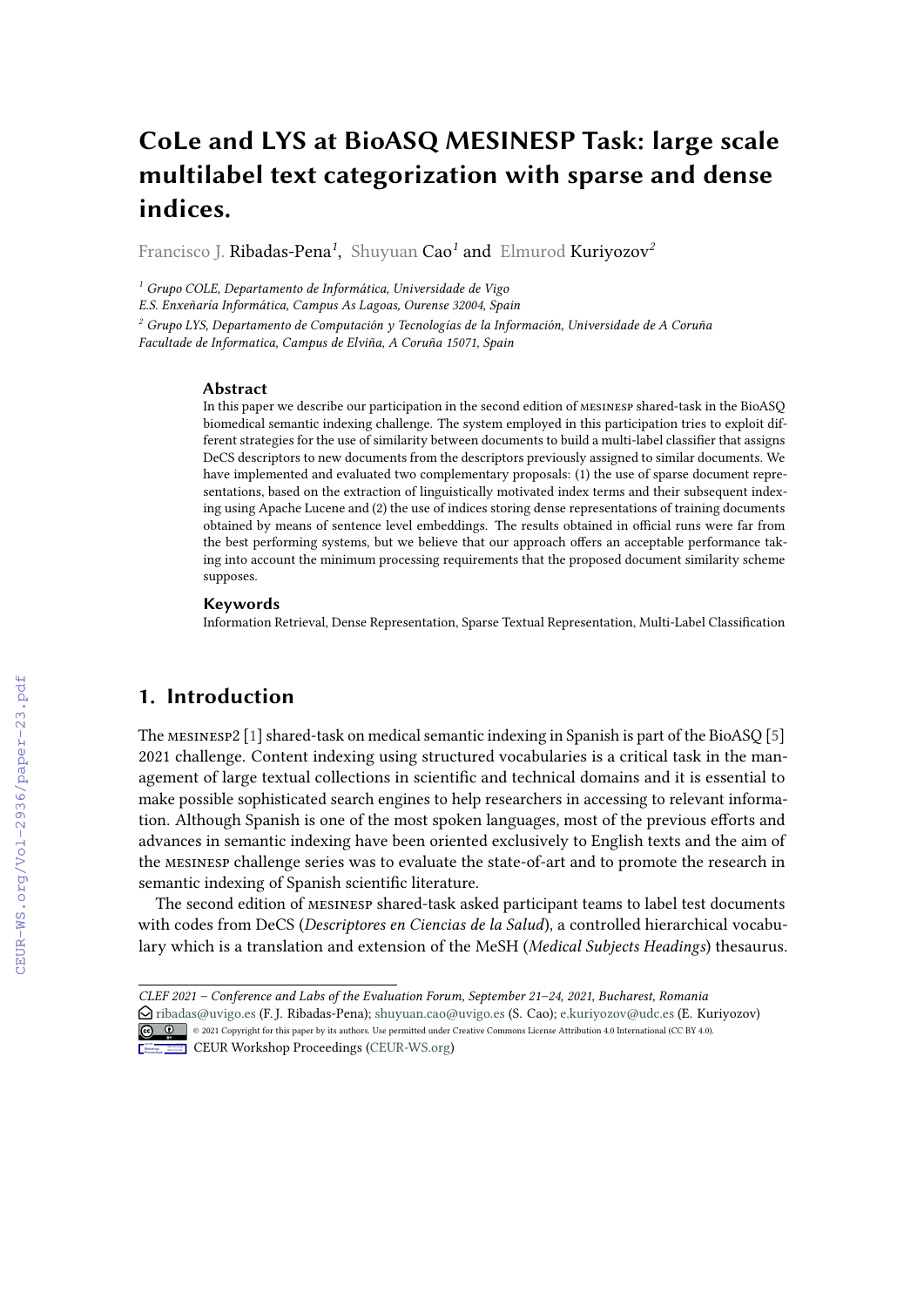This edition was composed of three sub-tracks, dealing with scientific literature (Sub-track 1, mesinesp-l), clinical trials (Sub-track 2, mesinesp-t), and biomedical patents (Sub-track3, mesinesp-p).

Our team has participated in the three sub-tracks evaluating the adequacy of various approaches based on textual similarity. The methods used in the three sub-tracks have been essentially the same and are an extension of those used in our participation at the previous edition of this challenge  $[8, 7]$  $[8, 7]$  $[8, 7]$ . The starting idea of our method is to identify the training documents most similar to a given test document. Using the set of descriptors assigned to these similar documents we construct the list of candidate labels to be returned as a result.

In our experiments and in the submitted runs we have evaluated different approaches for identifying this list of similar training documents. As in previous editions of the BioASQ challenge, we have used several natural language processing (NLP) techniques to extract linguistically motivated representations of the training documents that are stored in an Apache Lucene textual index. This index is later queried with the contents of each test document to retrieve the most similar documents. In addition to using this kind of sparse document representations we have proposed the use of dense representations based on sentence-level embeddings. The dense vectors extracted from train documents are indexed in order to locate, during the categorization phase, the set of vectors closest to the dense vectors extracted from the sentence-level embeddings of the test documents to be annotated. Additionally, we have tried to improve the performance of our sparse method based on Apache Lucene using an alternative type of index which is based on the creation of inverse DeCS code profiles that link index terms extracted from the documents with the DeCS tags with which they have a high co-occurrence level.

The rest of this paper is organized as follows. Section 2 describes the details of our method based on sparse representations on Apache Lucene indices. The generation of inverse DeCS codes profiles is also described in this section. Section 3 details the use of dense representations extracted from sentence-level embeddings. Section 4 provides the preliminary experiments with these methods that were used to carry out the parameterization of the official runs sent to the challenge. Finally, in section 5 we present the details of these official runs and provide a discussion of the results obtained by our approaches in the challenge.

#### <span id="page-1-2"></span>**2. Similarity with sparse representations**

Methods following  $k$  nearest neighbors  $(k-NN)$  approaches have been widely used in the context of large scale multi-label categorization.The sparse representation approach we have followed in our BioASQ challenge participation  $^1$  $^1$  is essentially a large multi-label  $k$ -NN classifier backed by an Apache Lucene<sup>[2](#page-1-1)</sup> index.

Our annotation scheme starts by indexing the contents of the mesinesp training articles. For each new article to be annotated, the created index index is queried using its contents as query terms. The list of similar articles returned by the indexing engine and their corresponding similarity measures are exploited to determine the following results:

<span id="page-1-1"></span><span id="page-1-0"></span><sup>1</sup> Source code available at [https://github.com/..../mesinesp2.](https://github.com/..../mesinesp2) 2 <https://lucene.apache.org/>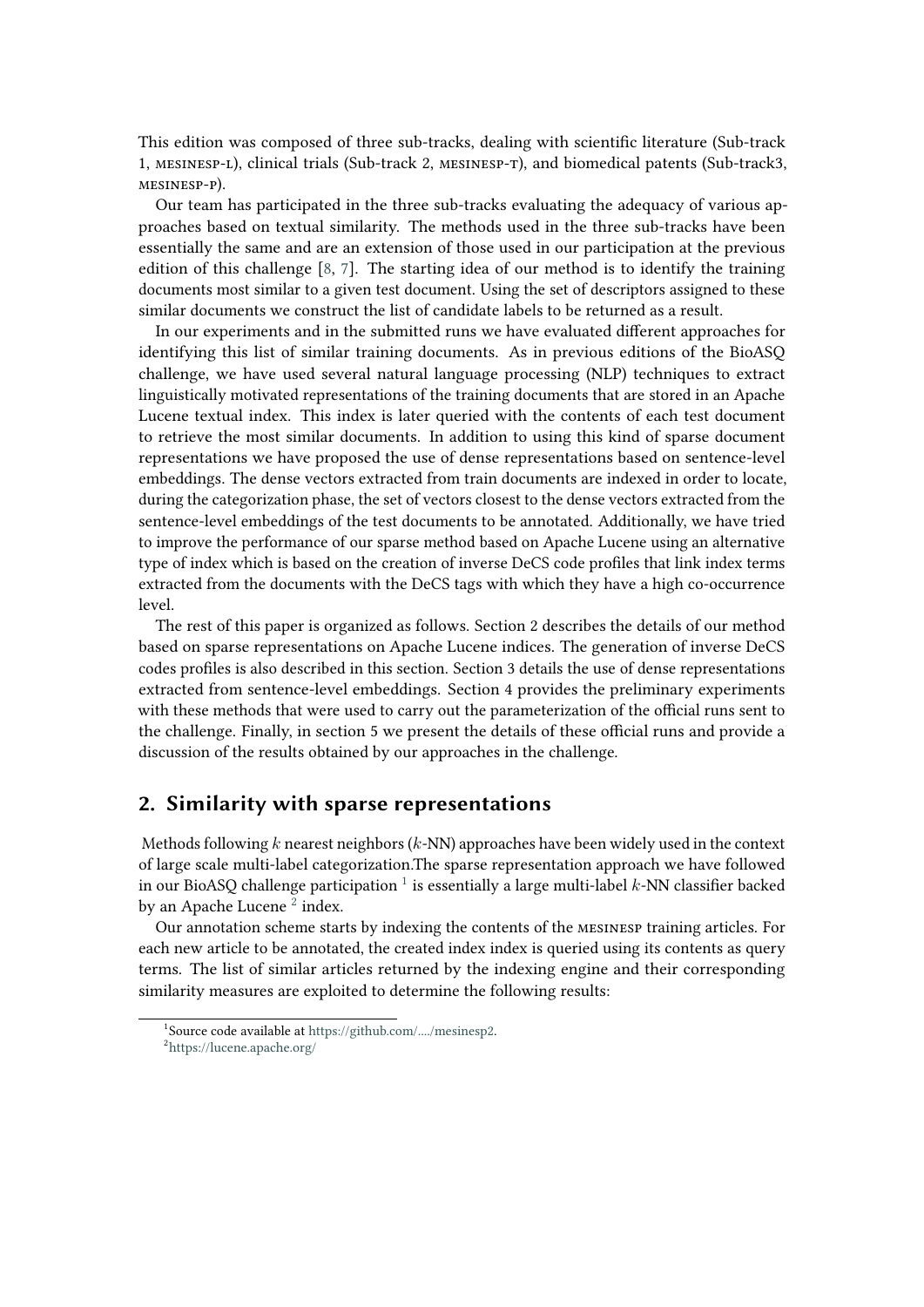- predicted number of descriptors to be assigned
- ranked list of predicted DeCS codes

The first aspect is a regression problem, which aims to predict the number of descriptors to be included in the final list, depending on the number of descriptors assigned to the most similar articles identified by the indexing engine and on their respective similarity scores. The other task is a multi-label classification problem, which aims to predict a descriptors list based on the descriptors manually assigned to the most similar mesinesp articles. In both cases, regression and multi-label classification, similarity scores calculated by the indexing engine are exploited. Query terms employed to retrieve the similar articles are extracted from the original article contents and linked using a global OR operator to conform the final query sent to the indexing engine.

In our case, the scores provided by the indexing engine are actually similarity measures computed according to the weighting scheme being employed, which do not have an uniform and predictable upper bound and do not behave like a real distance. In order to ensure these similarity scores own the properties of a real distance metric, we have applied a normalization procedure, where the most similar document retrieved from the index will have a new score close to 0.0 and the scores of the rest of similar documents are adjusted in accordance with it.

With this information the number of descriptors to be assigned to the article being annotated is predicted using a weighted average scheme, where the weight of each similar article is the inverse of normalized distance cubed, that is,  $\frac{1}{d^3}$ .

To create the ranked list of descriptors a distance weighted voting scheme is employed, associating the same weight values (the inverse of normalized distances cubed) to the respective similar articles. Since this is actually a multi-label categorization task, there are as many voting tasks as candidate descriptors were extracted from the articles retrieved by the indexing engine. For each candidate label, positive votes come from similar articles annotated with it and negative votes come from articles not including it.

#### <span id="page-2-1"></span>**2.1. Text representations**

Regarding article representation we have evaluated several index term extraction approaches. Our aim was to determine whether linguistic motivated index term extraction could help to improve annotation performance in the  $k$ -NN based method we have described. We employed the following methods:

- **Stemming based representation (STEMS).** This was the simplest approach which employs stop-word removal, using a standard stop-word list for Spanish, and the default Spanish stemmer from the Snowball project<sup>[3](#page-2-0)</sup>.
- **Morphosyntactic based representation (LEMMAS).** In order to deal with morphosyntactic variation in Spanish we have employed a lemmatizer to identify lexical roots and we also replaced stop-word removal with a content-word selection procedure based on part-of-speech (PoS) tags.

<span id="page-2-0"></span><sup>3</sup> http://snowball.tartarus.org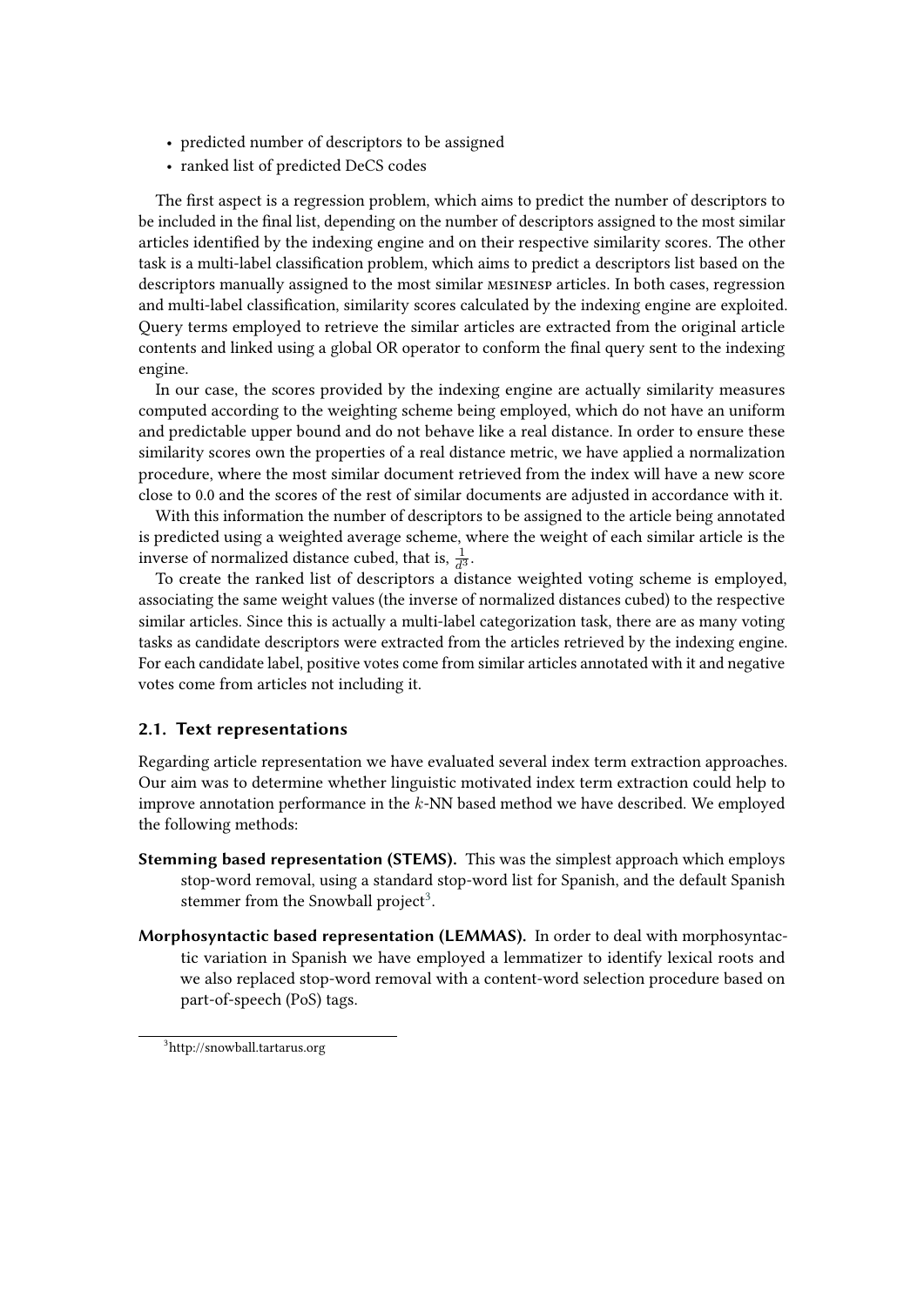We have delegated the linguistic processing tasks to the tools provided by the spaCy Natural Language Processing (NLP) toolkit  $^4.$  $^4.$  $^4.$  In our case we have employed the PoS tagging and lemmatization information provided by spaCy, using the standard Spanish models without any specific data for biomedical related contents.

Only lemmas from tokens tagged as a noun, verb, adjective, adverb or as unknown words are taken into account to constitute the final article representation, since these PoS are considered to carry the sentence meaning.

**Nominal phrases based representation (NPS).** In order to evaluate the contribution of more powerful NLP techniques, we have employed a surface parsing approach to identify syntactic motivated nominal phrases from which meaningful multi-word index terms could be extracted.

Noun Phrase (NP) chunks identified by spaCy are selected and the lemmas of the constituent tokens are joined together to create a multi-word index term.

- **Dependencies based representation (DEPS).** We have also employed as index terms triples of dependence-head-modifier extracted by the dependency parser provided by spaCy. In our case spaCy provides a dependency parsing model for Spanish that identify syntactic dependency labels following the Universal Dependencies(UD) scheme. The complex index terms were extracted from the following UD relationships [5](#page-3-1) : *acl*, *advcl*, *advmod*, *amod*, *ccomp*, *compound*, *conj*, *csuj*, *dep*, *flat*, *iobj*, *nmod* , *nsubj*, *obj*, *xcomp*, *dobj* and *pobj*.
- **Named entities representation (NERS).** Another type of multi-word representations taken into account are named entities. We have employed the NER module in spaCy to extract general named entities (location,misc , organization, person) from articles content. We also added to this representation the set of named entities (pisease, MEDICATION, procedure, symptom) made available as additional resources by the mesinesp organizers.
- **Keywords representation (KEYWORDS).** The last kind of multi-word representation we have included are keywords extracted with statistical methods from articles textual content. We have employed the implementation of TextRank algorithm [\[4\]](#page-10-2) provided by the textacy library  $6$ .
- **Exact matches of DeCS labels (MATCHES).** In addition to these representations, we also have employed a pattern matching approach to extract exact matches of DeCS labels and of their corresponding synonyms from the abstract text. In our case we have added to the document representation as index term each one of those matches in order to maintain its absolute occurrence frequency.

<span id="page-3-0"></span><sup>4</sup>Available at <https://spacy.io/>

<span id="page-3-1"></span> $5$ Detailed list of UD relationships available at <https://universaldependencies.org/u/dep/>

<span id="page-3-2"></span><sup>6</sup> <https://textacy.readthedocs.io>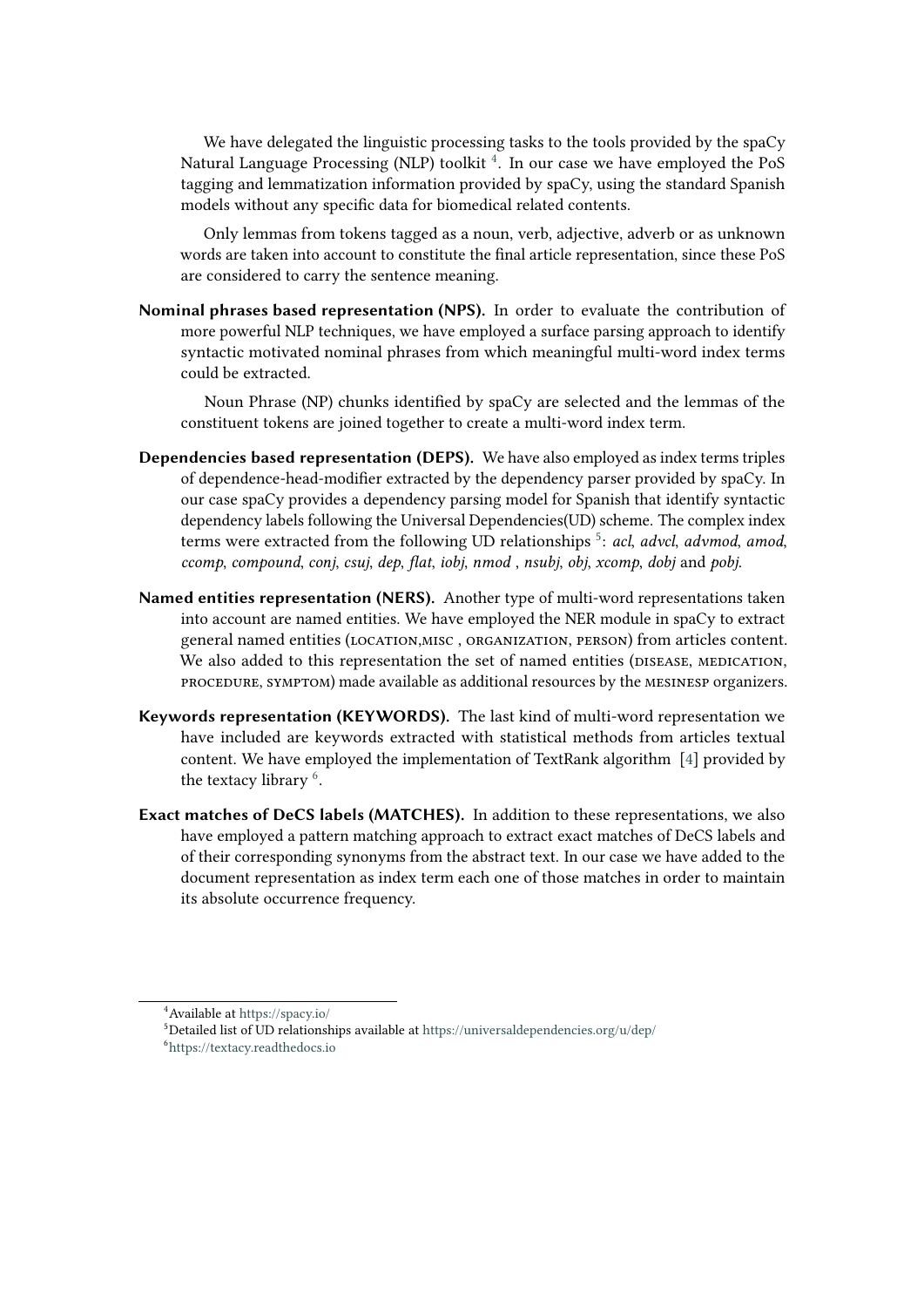#### **Table 1**

<span id="page-4-0"></span>Performance comparison of term extraction approaches in sparse representations.

|                 | $_{k}$                   | MiF    | MiP    | MiR    | MaF    | MaP    | MaR    | Acc    |
|-----------------|--------------------------|--------|--------|--------|--------|--------|--------|--------|
| $\mathbf{ALL}$  | $\sqrt{5}$               | 0.3830 | 0.4030 | 0.3650 | 0.2625 | 0.3718 | 0.2640 | 0.2502 |
|                 | 10                       | 0.4011 | 0.4230 | 0.3814 | 0.2727 | 0.4275 | 0.2724 | 0.2633 |
|                 | 20                       | 0.4117 | 0.4349 | 0.3909 | 0.2592 | 0.5206 | 0.2571 | 0.2684 |
|                 | 30                       | 0.4110 | 0.4343 | 0.3901 | 0.2690 | 0.4902 | 0.2667 | 0.2690 |
|                 | 40                       | 0.4052 | 0.4283 | 0.3845 | 0.2424 | 0.5253 | 0.2416 | 0.2617 |
| <b>STEMS</b>    | $\sqrt{5}$               | 0.3768 | 0.3976 | 0.3581 | 0.2579 | 0.3686 | 0.2577 | 0.2464 |
|                 | 10                       | 0.3985 | 0.4210 | 0.3784 | 0.2683 | 0.4246 | 0.2667 | 0.2618 |
|                 | 20                       | 0.4065 | 0.4302 | 0.3854 | 0.2619 | 0.4759 | 0.2588 | 0.2654 |
|                 | 30                       | 0.4059 | 0.4297 | 0.3846 | 0.2467 | 0.5032 | 0.2445 | 0.2635 |
|                 | 40                       | 0.4032 | 0.4264 | 0.3823 | 0.2391 | 0.5217 | 0.2380 | 0.2601 |
| <b>LEMMAS</b>   | $\sqrt{5}$               | 0.3762 | 0.3963 | 0.3581 | 0.2526 | 0.3656 | 0.2538 | 0.2454 |
|                 | 10                       | 0.3963 | 0.4181 | 0.3766 | 0.2656 | 0.4222 | 0.2658 | 0.2595 |
|                 | 20                       | 0.4057 | 0.4280 | 0.3855 | 0.2621 | 0.4765 | 0.2599 | 0.2648 |
|                 | 30                       | 0.4045 | 0.4271 | 0.3841 | 0.2483 | 0.5067 | 0.2473 | 0.2616 |
|                 | 40                       | 0.4009 | 0.4235 | 0.3807 | 0.2399 | 0.5274 | 0.2388 | 0.2580 |
| <b>NERS</b>     | $\sqrt{5}$               | 0.2811 | 0.3080 | 0.2584 | 0.1682 | 0.2675 | 0.1690 | 0.1712 |
|                 | 10                       | 0.2974 | 0.3270 | 0.2727 | 0.1681 | 0.3149 | 0.1670 | 0.1805 |
|                 | 20                       | 0.3072 | 0.3386 | 0.2811 | 0.1612 | 0.3687 | 0.1602 | 0.1847 |
|                 | 30                       | 0.3064 | 0.3381 | 0.2801 | 0.1542 | 0.3950 | 0.1526 | 0.1826 |
|                 | 40                       | 0.3033 | 0.3348 | 0.2772 | 0.1487 | 0.4091 | 0.1484 | 0.1791 |
| <b>KEYWORDS</b> | $\sqrt{5}$               | 0.3346 | 0.3514 | 0.3194 | 0.1991 | 0.3027 | 0.2001 | 0.2164 |
|                 | 10                       | 0.3507 | 0.3689 | 0.3342 | 0.2010 | 0.3460 | 0.1994 | 0.2261 |
|                 | 20                       | 0.3580 | 0.3770 | 0.3408 | 0.1952 | 0.3992 | 0.1908 | 0.2300 |
|                 | 30                       | 0.3592 | 0.3789 | 0.3415 | 0.1863 | 0.4454 | 0.1805 | 0.2290 |
|                 | 40                       | 0.3579 | 0.3775 | 0.3402 | 0.1749 | 0.4743 | 0.1684 | 0.2265 |
| <b>NPS</b>      | 5                        | 0.2111 | 0.2497 | 0.1828 | 0.0895 | 0.1735 | 0.0875 | 0.1185 |
|                 | 10                       | 0.2257 | 0.2681 | 0.1949 | 0.0889 | 0.2145 | 0.0853 | 0.1265 |
|                 | 20                       | 0.2305 | 0.2744 | 0.1987 | 0.0811 | 0.2571 | 0.0756 | 0.1273 |
|                 | 30                       | 0.2289 | 0.2728 | 0.1971 | 0.0713 | 0.2697 | 0.0659 | 0.1247 |
|                 | 40                       | 0.2282 | 0.2723 | 0.1964 | 0.0650 | 0.2811 | 0.0596 | 0.1232 |
| <b>DEPS</b>     | 5                        | 0.3483 | 0.3648 | 0.3332 | 0.2138 | 0.3144 | 0.2170 | 0.2261 |
|                 | 10                       | 0.3630 | 0.3808 | 0.3468 | 0.2180 | 0.3633 | 0.2170 | 0.2359 |
|                 | 20                       | 0.3702 | 0.3899 | 0.3524 | 0.2122 | 0.4167 | 0.2095 | 0.2385 |
|                 | 30                       | 0.3654 | 0.3849 | 0.3479 | 0.1981 | 0.4444 | 0.1939 | 0.2325 |
|                 | 40                       | 0.3628 | 0.3823 | 0.3452 | 0.1894 | 0.4681 | 0.1840 | 0.2292 |
| <b>MATCHES</b>  | $\overline{\phantom{0}}$ | 0.2574 | 0.2016 | 0.3559 | 0.3171 | 0.3815 | 0.3674 | 0.1517 |

#### <span id="page-4-1"></span>**2.2. Inverted DeCS code profiles**

Apache Lucene provides a general information retrieval engine that implements a vector space model with different well-known scoring algorithms, such as TF-IDF, BM25 variants, and others. Lucene maintains an inverted index where it links the index terms extracted by its analyzers with the documents where they appear and maintains information about occurrence frequencies of these index terms in order to calculate the query scores.

As a complementary experiment to our proposal of sparse similarity, instead of using a conventional retrieval system we have proposed our own simplified version of an inverted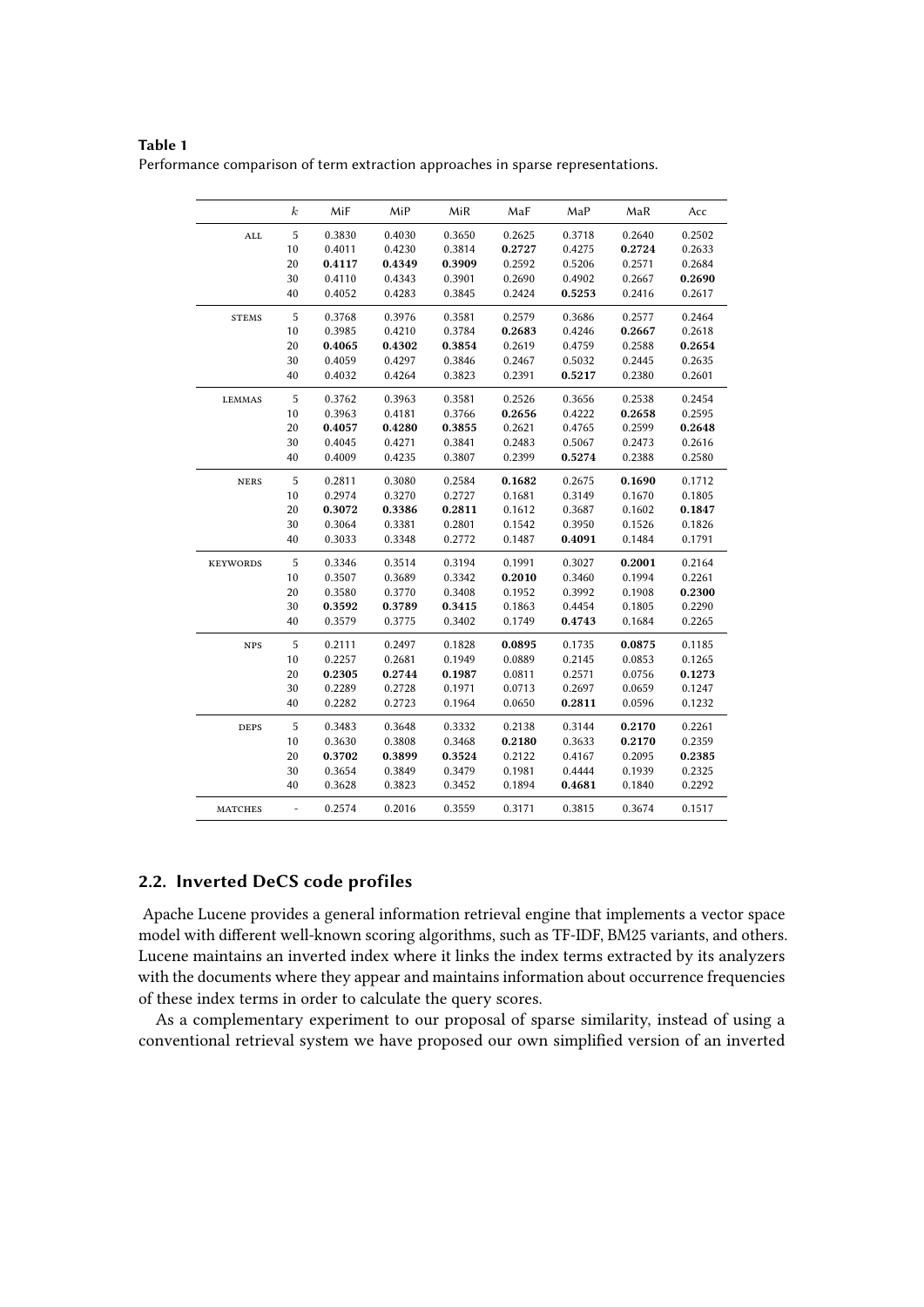index at descriptor level. Each possible index term is linked to a list of DeCS codes with which it maintains a degree of co-correlation greater than a certain threshold. The intuition behind this approach is that the presence of certain indexing terms in a given document is a good predictor of the convenience of labeling that document with DeCS codes strongly linked, from a co-occurrence point of view, with those terms.

To implement this idea we have used as a co-occurrence metric between index terms and DeCS codes the Normalized Pointwise Mutual Information (NPMI), calculated on the training set as follows, being  $t$  an index term and  $d$  a DeCS code:

$$
NPMI(t, c) = \frac{PMI(t, d)}{-log(P(t, c))}
$$

where  $PMI$  is the Pointwise Mutual Information computed by

$$
PMI(t, c) = log\left(\frac{P(t, c)}{P(t) \cdot P(c)}\right)
$$

with  $P(t, c) = \frac{|\text{does.}|\text{abeled with } c \text{ containing term } t|}{|\text{does. in training collection}|}, P(t) = \frac{|\text{does. containing term } t|}{|\text{does. in training collection}|}$  and  $P(c) = \frac{|\text{does.}|\text{abeled with } c|}{|\text{does. in training collection}|}.$ 

The measure  $NPMI(t, c)$  normalizes the values of  $PMI(t, c)$  in  $[-1, 1]$ , resulting in  $-1$  for a term t and a DeCS code  $c$  never occurring together, 0 for independence, and  $+1$  for complete co-occurrence of term  $t$  and code  $c$ .

For the construction of these inverse DeCS code profiles, we have treated separately the single index terms, corresponding to representations of type lemmas, and the compound index terms, which correspond to the multi-word terms extracted by NERS, NPS and KEYWORDS representations. As thresholds for the NPMI co-occurrence metric we have used the values 0.25, 0.50 and 0.75, linking with each index term, both single and compound, the DeCS codes whose co-occurrence measured according to NPMI exceeds these thresholds.

With these inverted descriptor profiles we have implemented a simple matching scheme to annotate an input document. Given a document to be annotated, its simple and compound terms are extracted, using the methods described in the preceding section. Using the described term-to-code profiles, the NPMI co-occurrence scores of each possible candidate DeCS code are accumulated in a table every time one of the terms related to a given DeCS code appears.

To build the final list of DeCS code candidates to be assigned to a given test document we use as a reference the set of codes predicted by the sparse similarity method described in the previous section. This reference set determines the number of DeCS codes to predict,  $n$ , and provides additional codes needed to fulfill that number of output codes whether the number of DeCS codes with higher accumulated co-occurrence scores predicted with the DeCS codes profiles are less than  $n$ .

#### <span id="page-5-0"></span>**3. Similarity with dense representations**

In recent years we are experiencing the rise of powerful language models such as BERT and other similar approaches that have increased the performance of multiple language processing tasks and have allowed that solutions based on Transformer models to dominate the stateof-the-art in many NLP fields today. A natural evolution of these word embeddings is to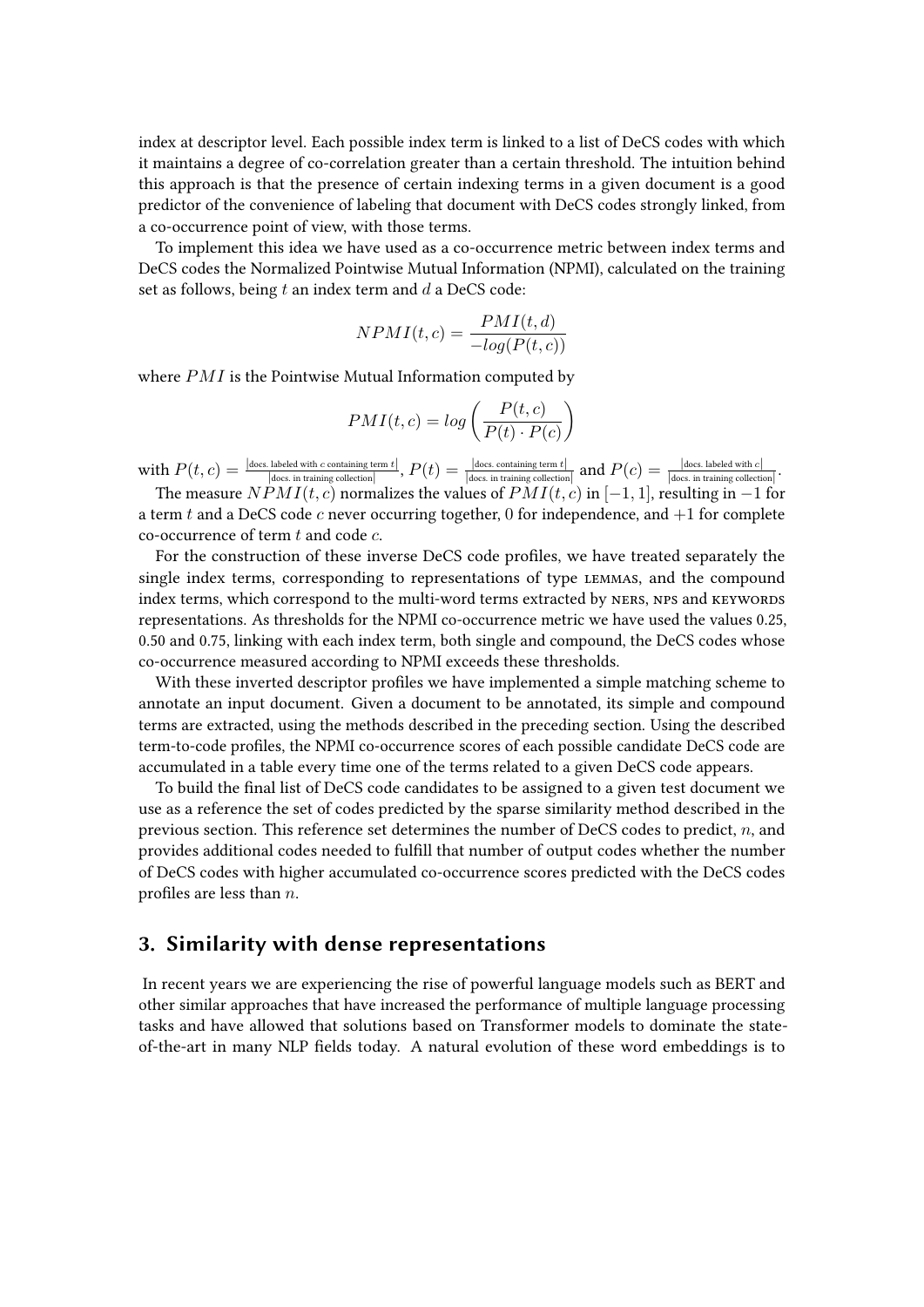<span id="page-6-2"></span>**Table 2** Performance results with inverse DeCS code profiles.

| terms type | threshold | MiF    | MiP    | MiR    | MaF    | MaP    | MaR    | Acc    |
|------------|-----------|--------|--------|--------|--------|--------|--------|--------|
| single     | 025       | 0.1707 | 0.1803 | 0.1620 | 0.1593 | 0.2692 | 0.1752 | 0.0973 |
|            | 050       | 0.2860 | 0.3022 | 0.2716 | 0.2192 | 0.2906 | 0.2594 | 0.1716 |
|            | 075       | 0.4147 | 0.4381 | 0.3937 | 0.2858 | 0.4694 | 0.2990 | 0.2689 |
| compound   | 025       | 0.2174 | 0.2297 | 0.2064 | 0.1958 | 0.2413 | 0.2285 | 0.1276 |
|            | 050       | 0.3052 | 0.3224 | 0.2897 | 0.2557 | 0.2713 | 0.2939 | 0.1870 |
|            | 075       | 0.4247 | 0.4486 | 0.4032 | 0.2838 | 0.4959 | 0.2901 | 0.2768 |
| both       | 025       | 0.2417 | 0.2553 | 0.2295 | 0.2224 | 0.3025 | 0.2492 | 0.1432 |
|            | 050       | 0.3183 | 0.3362 | 0.3021 | 0.2694 | 0.3157 | 0.3126 | 0.1960 |
|            | 075       | 0.4191 | 0.4427 | 0.3979 | 0.2950 | 0.4554 | 0.3123 | 0.2721 |

move them towards embeddings at the sentence-level with approaches as those provided by SentenceTransformers [\[6\]](#page-10-3) project  $^7$  $^7$  that allows to convert sentences in natural languages into dense vectors with enriched semantics.

In this context we have evaluated the possibility of taking advantage of these dense semantic representations of whole sentences as a basis for an approach similar to the one described in the previous section. We replace the use of text indexers to match similar documents with the search for similar vectors in the dense vector space where documents from the training dataset are represented. The procedure that we follow to generate the dense vectors that will represent a document as a whole, either from training or test collections, is the following:

- The paragraphs of the document are split into sentences and the dense vector that represents every sentence is calculated using Sentence Transformers models.
- The dense representation of the whole document is calculated as the mean vector of the dense vectors extracted from the sentences that the abstract is comprised of.

Once we have the dense representations of the training documents using this procedure, we use the FAISS [\[3\]](#page-10-4) library  $^8$  $^8$  to create a searchable index on these dense vectors. This index allows us to efficiently calculate distances between dense vectors and determine for the dense vector associated with a given test abstract (our query vector) the list of  $k$  closest training dense vectors using the Euclidean distance or other similarity metrics on vectors.

By having this mechanism of similarity between dense vectors, the procedure used to annotate the test documents is analogous to that one used with the sparse similarity approach with Lucene indices. In this case we can directly use the real distances between the query vector generated from the text to be annotated and the most similar  $k$  dense vectors provided by FAISS library. With these distances, the number of labels to be assigned is estimated and the output DeCS codes are selected by means of the weighted voting scheme already described in section [2.](#page-1-2)

<span id="page-6-0"></span><sup>7</sup> <https://www.sbert.net/>

<span id="page-6-1"></span><sup>8</sup> <https://github.com/facebookresearch/faiss>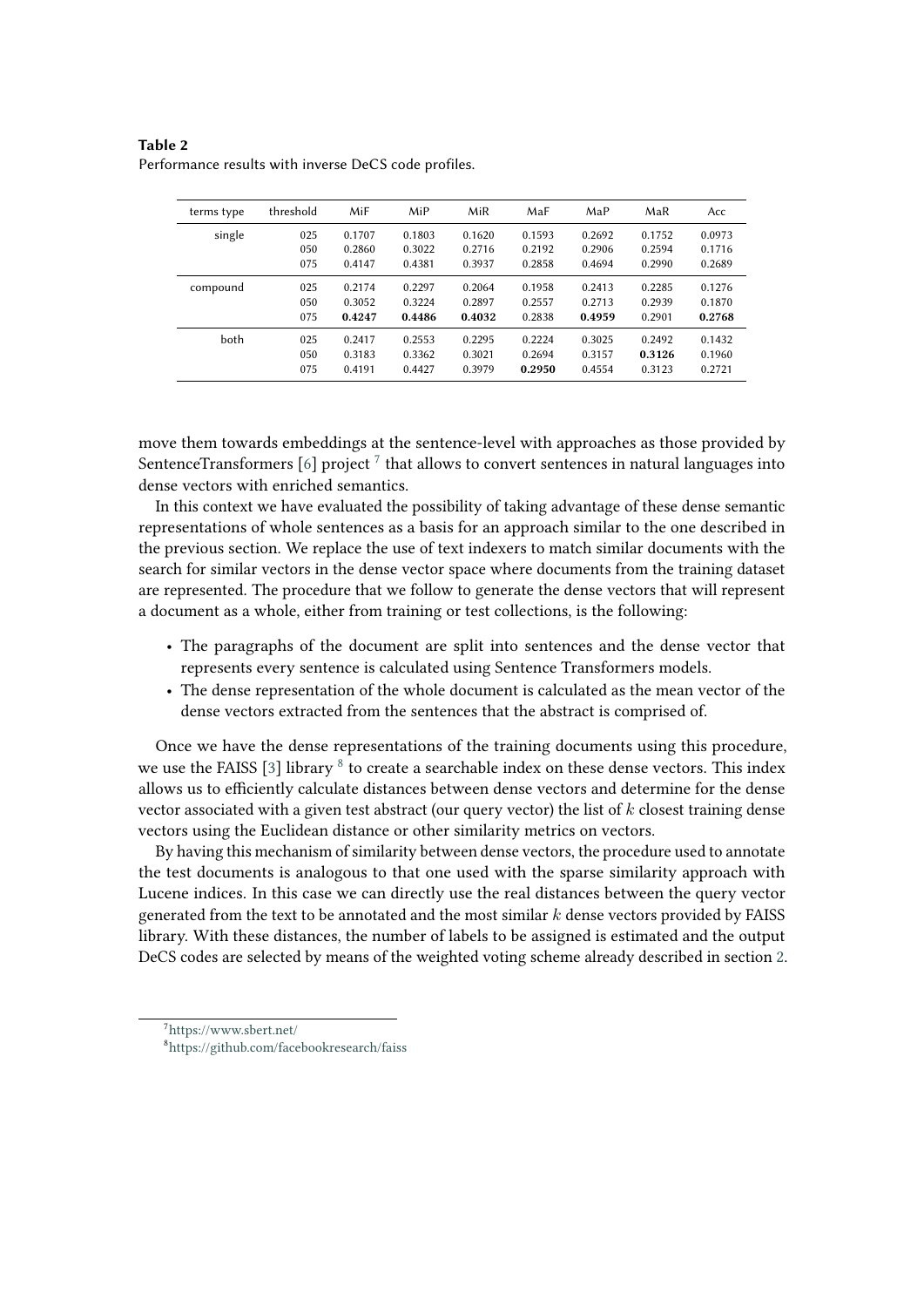<span id="page-7-2"></span>**Table 3** Performance results with dense representations.

|       | $\boldsymbol{k}$ | MiF    | MiP    | MiR    | MaF    | MaP    | MaR    | Acc    |
|-------|------------------|--------|--------|--------|--------|--------|--------|--------|
| MONO  | 5                | 0.2818 | 0.2916 | 0.2726 | 0.1390 | 0.2234 | 0.1415 | 0.1790 |
|       | 10               | 0.3019 | 0.3130 | 0.2915 | 0.1470 | 0.3364 | 0.1446 | 0.1917 |
|       | 20               | 0.3097 | 0.3206 | 0.2995 | 0.1477 | 0.4344 | 0.1419 | 0.1965 |
|       | 30               | 0.3103 | 0.3213 | 0.3000 | 0.1466 | 0.4872 | 0.1394 | 0.1969 |
|       | 40               | 0.3103 | 0.3213 | 0.3000 | 0.1461 | 0.5208 | 0.1377 | 0.1971 |
| MULTI | 5                | 0.3443 | 0.3595 | 0.3302 | 0.1861 | 0.2926 | 0.1883 | 0.2221 |
|       | 10               | 0.3642 | 0.3793 | 0.3504 | 0.1970 | 0.3744 | 0.1961 | 0.2373 |
|       | 20               | 0.3716 | 0.3869 | 0.3574 | 0.1948 | 0.4377 | 0.1931 | 0.2420 |
|       | 30               | 0.3731 | 0.3879 | 0.3593 | 0.1935 | 0.4780 | 0.1904 | 0.2429 |
|       | 40               | 0.3709 | 0.3853 | 0.3574 | 0.1880 | 0.4937 | 0.1841 | 0.2408 |

### **4. Premilinary results**

In this section we briefly present the results of a series of preliminary experiments carried out to validate the methods described in the previous sections and to characterize the parameters to be used in our official runs submitted to the challenge. All of these experiments have used the data provided by the organization of the mesinesp2 challenge for sub-track-1 [\[2\]](#page-10-5), with a train dataset with 237,574 articles annotated with DeCS codes and a development dataset with 1,065 documents.

In the case of assigning DeCS codes using similarity over sparse representations supported by an Apache Lucene index, we have separately evaluated the performance of the different methods of extraction of index terms introduced in section [2.](#page-1-2) We also tested different values for the parameter  $k$ , the number of neighbors considered to predict the number of labels and to vote the final list of output labels. Table [1](#page-4-0) shows the results obtained in this previous evaluation.

Regarding the use of the inverse profiles of DeCS codes, we have evaluated the use of simple index terms, compound index terms and a mixture of both to build the DeCS codes profiles. Using in all cases the three co-occurrence thresholds previously indicated, 0.25, 0.5, 0.75. To determine the number of DeCS codes to predict in each test document and to provide additional codes, the result list from best execution of the sparse similarity scheme in Table [1](#page-4-0) has been used as reference. The results of these experiments with inverse profiles are shown in Table [2.](#page-6-2)

Finally, in the case of assigning DeCS codes through similarity over dense representations, we have evaluated the use of Sentence Transformers with two different pretrained language models, one multilingual model  $9$  and a Spanish monolingual model  $10$ . We also evaluated different values for the  $k$  parameter. The obtanied results are detailed in Table [3.](#page-7-2)

<span id="page-7-0"></span> $9$ Using pretrained sentence-level model stsb-xlm-r-multilingual from Sentence Transformers project. Provides dense vectors with 768 dimensions.

<span id="page-7-1"></span> $^{10}$ Using pretrained word-level model mrm8488/electricidad-base-generator from Hugging Face models repository. Provides dense vectors with 256 dimensions.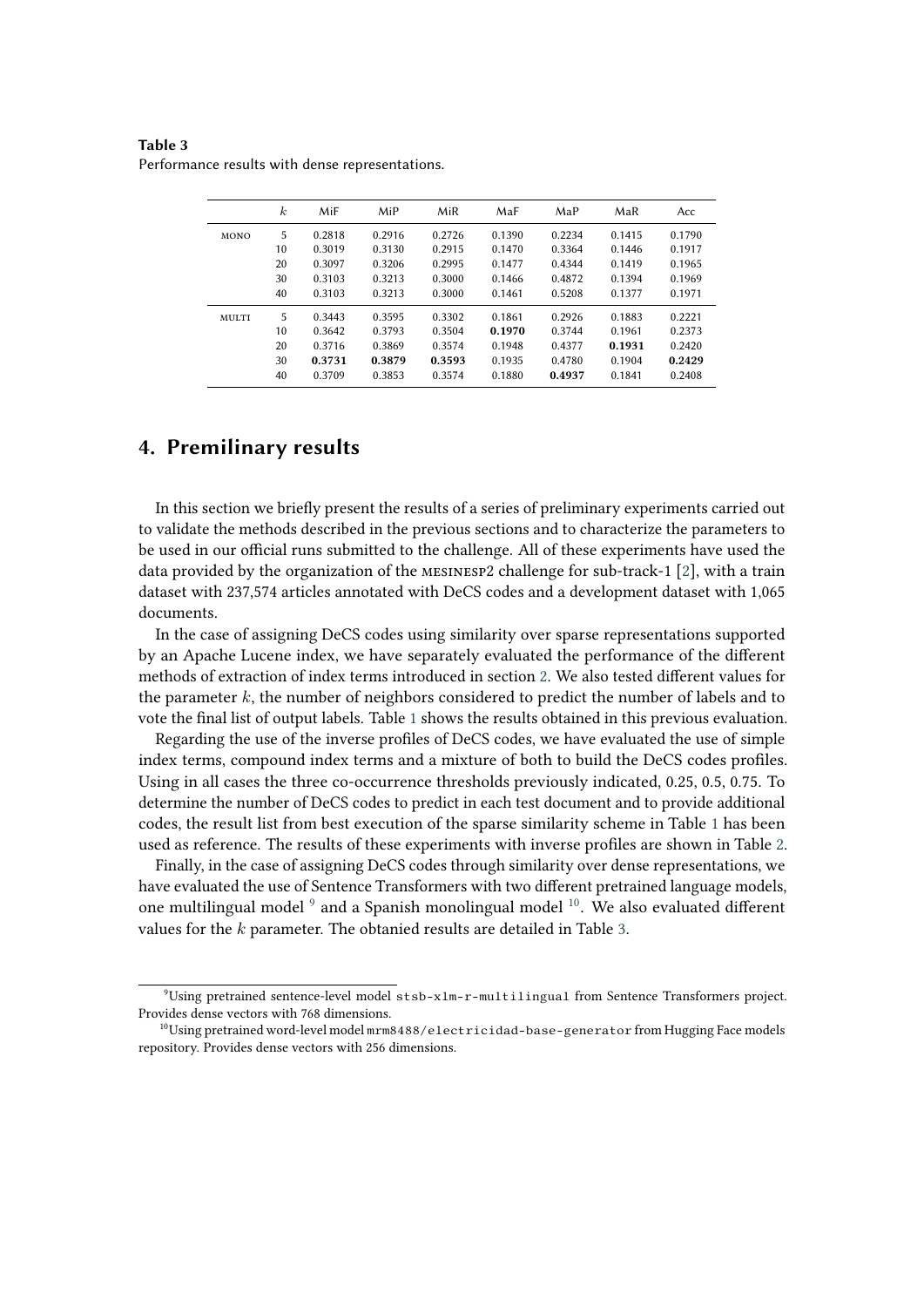<span id="page-8-0"></span>**Table 4** Official results for BioASQ mesinesp2 Task.

**Sub-track 1**

| system                                                                                        | rank MiF                                                                    | EBP | EBR EBF MaP | MaR | MaF | MiP | MiR | Acc. |
|-----------------------------------------------------------------------------------------------|-----------------------------------------------------------------------------|-----|-------------|-----|-----|-----|-----|------|
| best                                                                                          | 1/26 0.4837 0.5077 0.4736 0.4763 0.5237 0.3990 0.3926 0.5077 0.4618 0.3261  |     |             |     |     |     |     |      |
| iria-mix                                                                                      | 15/26 0.3725 0.4245 0.3402 0.3662 0.5345 0.2326 0.2354 0.4193 0.3351 0.2341 |     |             |     |     |     |     |      |
| iria-4                                                                                        | 17/26 0.3656 0.3938 0.3481 0.3585 0.4476 0.2877 0.2760 0.3909 0.3435 0.2279 |     |             |     |     |     |     |      |
| iria-1                                                                                        | 18/26 0.3406 0.3670 0.3238 0.3339 0.4236 0.2348 0.2315 0.3641 0.3199 0.2089 |     |             |     |     |     |     |      |
| iria-2                                                                                        | 19/26 0.3389 0.3650 0.3218 0.3319 0.4214 0.2327 0.2293 0.3622 0.3185 0.2073 |     |             |     |     |     |     |      |
| MESINESP baseline 20/26 0.2876 0.2449 0.3839 0.2841 0.3720 0.3787 0.3438 0.2335 0.3746 0.1710 |                                                                             |     |             |     |     |     |     |      |
| iria-3                                                                                        | 21/26 0.2537 0.2758 0.2337 0.2460 0.2869 0.0854 0.0817 0.2729 0.2369 0.1480 |     |             |     |     |     |     |      |

| system                                                                                        | rank MiF EBP EBR EBF MaP MaR MaF MiP |  |  |  | MiR                                                                                  | Acc. |
|-----------------------------------------------------------------------------------------------|--------------------------------------|--|--|--|--------------------------------------------------------------------------------------|------|
| best                                                                                          |                                      |  |  |  | 1/21  0.3640  0.3666  0.3655  0.3558  0.4177  0.3391  0.3102  0.3666  0.3614  0.2242 |      |
| iria-1                                                                                        |                                      |  |  |  | 12/21 0.2454 0.2303 0.2625 0.2379 0.3167 0.1863 0.1534 0.2289 0.2644 0.1411          |      |
| iria-4                                                                                        |                                      |  |  |  | 14/21 0.2003 0.1919 0.2142 0.1958 0.1620 0.2049 0.1571 0.1868 0.2158 0.1132          |      |
| iria-mix                                                                                      |                                      |  |  |  | 15/21 0.2003 0.1919 0.2142 0.1958 0.1620 0.2049 0.1571 0.1868 0.2158 0.1132          |      |
| iria-3                                                                                        |                                      |  |  |  | 16/21 0.1562 0.1422 0.1681 0.1502 0.1617 0.0730 0.0505 0.1419 0.1736 0.0857          |      |
| MESINESP baseline 17/21 0.1288 0.0971 0.3791 0.1452 0.0977 0.3619 0.2403 0.0781 0.3678 0.0802 |                                      |  |  |  |                                                                                      |      |
|                                                                                               |                                      |  |  |  |                                                                                      |      |

**Sub-track 3**

| system             |      | rank MiF | EBP EBR EBF MaP MaR MaF |  |  | MiP                                                                         | MiR | Acc. |
|--------------------|------|----------|-------------------------|--|--|-----------------------------------------------------------------------------|-----|------|
| best               | 1/21 |          |                         |  |  | 0.4514 0.4487 0.4662 0.4494 0.5041 0.4271 0.4138 0.4487 0.4541 0.3005       |     |      |
| iria-2             | 7/21 |          |                         |  |  | 0.3203 0.3509 0.2878 0.3061 0.4980 0.3166 0.3171 0.3657 0.2849 0.1910       |     |      |
| MESINESP baseline. | 8/21 |          |                         |  |  | 0.2992 0.4117 0.2298 0.2827 0.5290 0.2497 0.2518 0.4293 0.2296 0.1779       |     |      |
| iria-mix           |      |          |                         |  |  | 13/21 0.2542 0.2790 0.2414 0.2528 0.4659 0.2284 0.2213 0.2750 0.2364 0.1526 |     |      |
| iria-4             |      |          |                         |  |  | 16/21 0.2169 0.2251 0.2085 0.2119 0.3105 0.2442 0.2289 0.2232 0.2109 0.1288 |     |      |
| iria-1             |      |          |                         |  |  | 18/21 0.1871 0.1941 0.1826 0.1844 0.2589 0.1966 0.1825 0.1926 0.1820 0.1093 |     |      |
| iria-3             |      |          |                         |  |  | 19/21 0.0793 0.0824 0.0758 0.0777 0.1120 0.0598 0.0501 0.0822 0.0765 0.0437 |     |      |

## **5. Official runs and discussion**

Although our team has submitted results to all the sub-tracks of the mesinesp challenge, a parameterization adapted to the specific characteristics of each sub-track has not been carried out. All the configurations used in the official runs have been identical in the three sub-tracks only with adjustments in the number of neighbors considered according to the results of previous experiments with the provided development datasets. The only exception is sub-track-3 where a substantially different configuration has been used in one of the submitted runs.

In table [4](#page-8-0) the official performance measures obtained by our runs in the three mesinesp2 sub-tasks are shown. The official runs submitted during our participation were created using the following configurations:

**iria1.** This run followed the sparse similarity approach described in section [2.](#page-1-2) The sparse representation of mesinesp articles was created using all of the index term extraction methods described in section [2.1.](#page-2-1) During indexing and querying, terms appearing in 5 or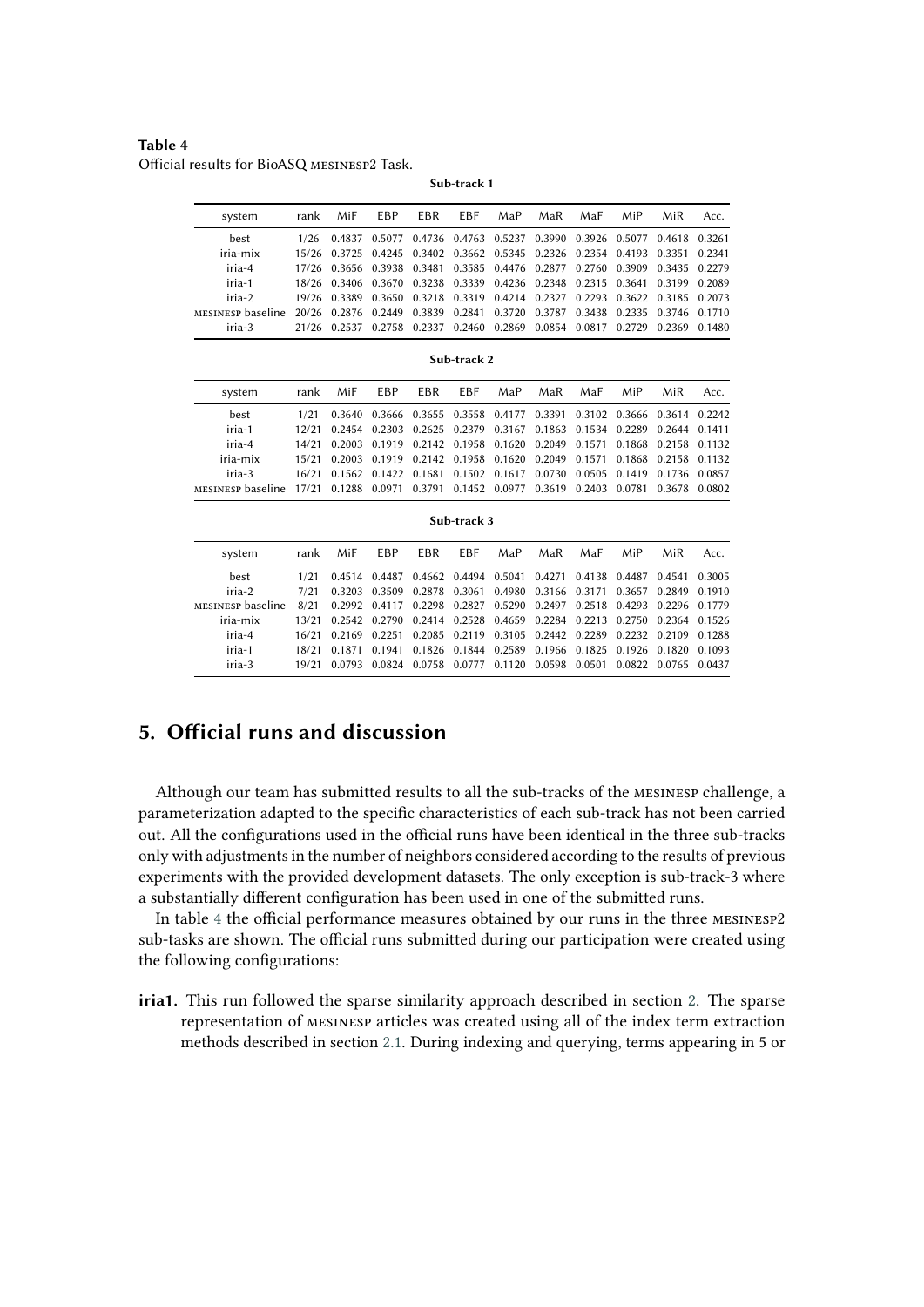less abstracts and terms used in more than 50% of training documents were discarded. The number of neighbors used by the  $k$ -NN classifier was 20 and the predicted number of descriptors to be returned was increased by a 10% in order to ensure slightly better values in recall related measures.

**iria2.** For this run in Sub-track-1 the same setup as iria1 was employed, but instead of using the original train dataset this run applied a sort of Label Powerset approach proposed in our previous participation at mesinesp challenge [\[8\]](#page-10-0). A new training dataset annotated with those "metalabels" was created by joining pairs of DeCS labels with NPMI cooccurrence scores above 0.25. This dataset was indexed and processed as described for run iria1.

In Sub-track-3 iria2 setup followed the inverse DeCS codes profile approach from section [2.2.](#page-4-1) The employed profiles were a mix of single and compound profiles with a threshold of 0.75 for the co-occurrence scores. Instead of using the results of a sparse method as reference this runs was created directly over the set of exact matches extracted from the abstract text (MATCHES representation).

- **iria3.** This run followed the dense similarity approach introduced in section [3.](#page-5-0) We employed the multilingual word model to create dense vectors for every training document and indexed those vectors in a FAISS index. The number of neighbors used by the  $k$ -NN classifier was 30 and, as in iria1 run, the predicted number of descriptors to be returned was increased by a 10%.
- **iria4.** This run employed the inverse DeCS codes profile approach introduced in section [2.2.](#page-4-1) The employed profiles were a mix of single and compound profiles created using a threshold of 0.75 for the co-occurrence scores between terms and DeCS codes. The reference results employed by this approach were those from iria1.
- **iria-mix.** This run mixed the predictions of iria1 and the predictions of iria3, adding the exact matches extracted from the textual content of the labeled abstract (matches representation). Predictions from iria1 and iria3 had a weight of 1.0 and the DeCS labels matched on the abstract text were weighted by 1.5.

The results of our participation in the mesinesp task of the BioASQ biomedical semantic indexing challenge were not very competitive, far from the performance of the winner teams. In any case, we think that our experience confirms the suitability of methods based on similarity as a viable alternative for large scale text categorization in rich domains such as biomedical document collections.

We have evaluated different classification methods based on similarity over sparse and dense representations. In our experiments the best results have been obtained using sparse representations where different index term extraction techniques were combined. That confirmed the results in our previous BioASQ participation, with small performance improvements mainly due to improvements in the quality of the employed NLP tools and models.

Results with similarity over dense representations were generally disappointing. The proposed method, a simple mean of sentence based dense vectors, was extremely simple and it